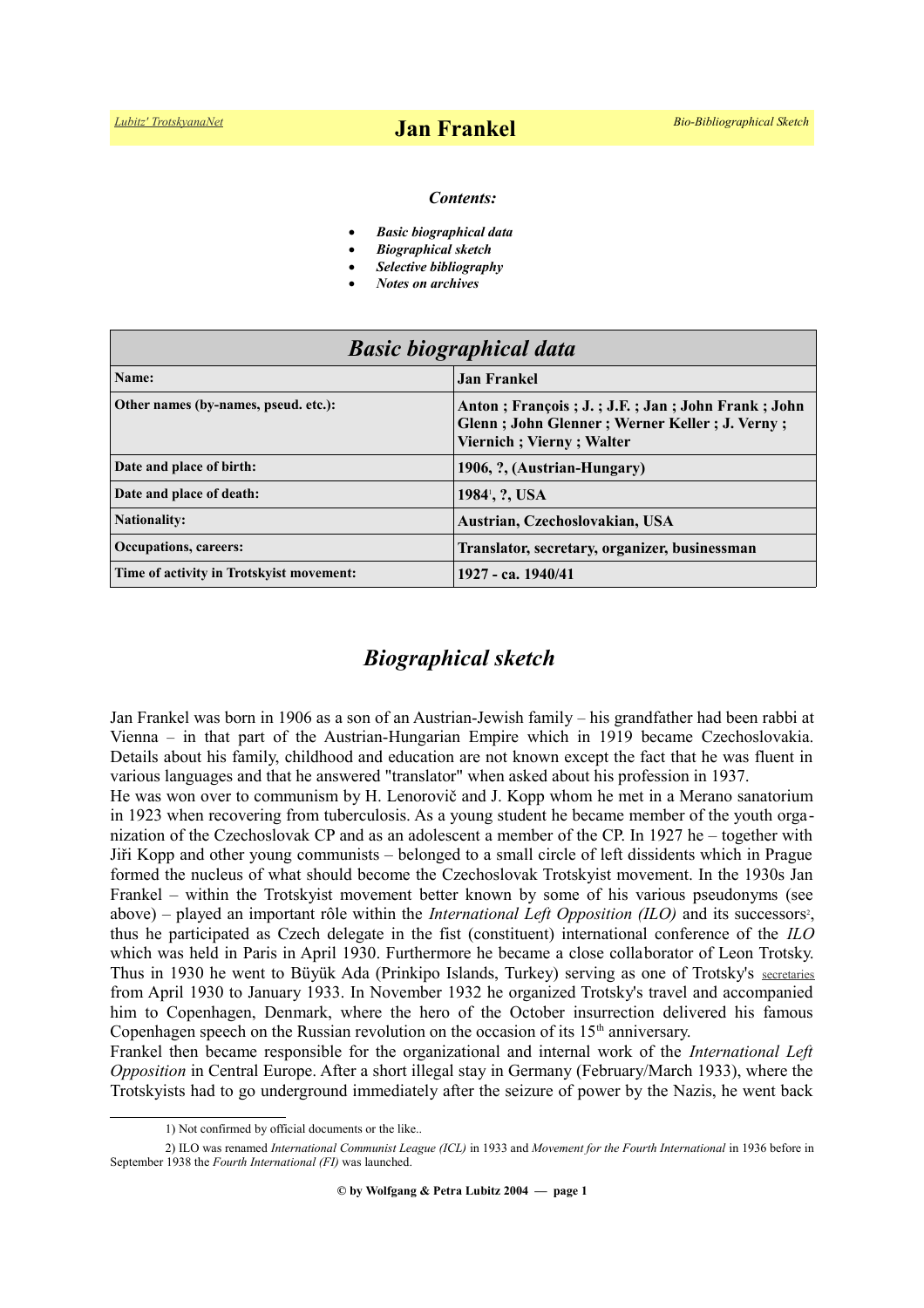to Czechoslovakia where Prague had become one of the centres for those Trotskyists who had to flee Germany in order to escape from persecution and arrestation. In 1933, he also became a member of the *International Secretariat*, the leading body of the *International Communist League (ICL)* which had its headquarters in Paris. As a secretary of the ICL, Frankel travelled several European countries and participated in many conferences, for example in a clandestine conference of the exiled German *Internationale Kommunisten Deutschlands (IKD, International Communists of Germany)* which took place at Dietikon (near Zürich, Switzerland) in December 1934. During 1933-1935 Frankel lived in Paris, but had also stays in Czechoslovakia and Switzerland, where he persuaded the small Swiss Trotskyist section, *Marxistische Aktion der Schweiz (MAS),* to enter the *SPS (Sozialdemokratische Partei der Schweiz, Social-Democratic Party of Switzerland)*. Frankel was an advocate of Trotsky's tactics of entrism launched in 1934. From June till October 1935 Frankel worked again as a secretary to Leon Trotsky who then lived together with his wife Natal'ia in a small township near Oslo, Norway. In autumn 1935 Frankel returned to Czechoslovakia.

In December 1936 the Trotskys left Norway and embarked for Mexico, the last station of their exile. Soon after, Jan Frankel followed to Mexico sharing the Trotsky household at Coyoacán from February to October 1937, serving again as Trotsky's secretary and being commissioned with various investigations relating to the work of the famous *[Dewey Commission](https://en.wikipedia.org/wiki/Dewey_Commission)*, which was set up in order to impartially inquire on the charges made against Trotsky and his son in the Moscow show trials 1936-37; in the hearings before the *Dewey Commission* (fifth session, Apr. 13, 1937, Coyoacán, Mexico) Frankel testified as a witness.

At the end of 1937 Frankel went to the United States for personal reasons. For a short time married with American writer Eleanor [Clark](https://en.wikipedia.org/wiki/Eleanor_Clark) (1913-1996), Frankel in the United States soon became a member of the *Socialist Workers Party (SWP)*, the newly constituted U.S. section of the *Fourth International,* and contributed a few articles to the *SWP* press under newly adopted pseudonyms. Furthermore in autumn 1939 he became a member of the *Resident International Executive Committee* of the *Fourth International*; the *Resident IEC* had newly been formed after the FI headquarters had been shifted from Paris to New York in face of the unfolding World War II.

When a serious factional struggle occurred inside the *SWP* in 1939 which eventually ended in a party split, Frankel sided with the Shachtman-Burnham faction and thus broke with Trotsky and his *Fourth International*.

For some two years he remained a member of [Shachtman'](https://www.trotskyana.net/Trotskyists/Bio-Bibliographies/bio-bibl_shachtman.pdf)s *Workers Party* and published some articles in its press before he eventually withdrew from any political activity once and for all. It seems that he absolutely wanted to leave his past behind and to disappear from view. Some comrades from his Trotsky years met him in New York where he had adopted a new name - John Frank - and become a naturalized U.S. citizen. However, after 1950 he left no traces any-more. It is said that he became a wealthy businessman. No details about this phase of his life could be revealed until now since all inquiries with American authorities about his fate remained unsuccessful and all efforts by ex-comrades to get in touch with him were in vain. Australian relatives of Frankel only communicated that he died in the USA in 1984.

## *Selective bibliography* [3](#page-1-0)

#### *Selective Bibliography: Books and pamphlets translated by Frankel*

Trotsky, Leon: Was nun? : Schicksalsfragen des deutschen Poletariats / Leo Trotzki. Aus dem Russ. übers. von J. Frankel. Hrsg.: Linke Opposition der KPD. - Berlin : Anton Grylewicz, 1932. - 116 pp.

<span id="page-1-0"></span><sup>3)</sup> TSB item numbers (e.g. <TSB 0716>) refer to Lubitz' *Trotskyist Serials Bibliography*, München [etc.] : Saur, 1993, which is out of print but [available as PDF file](https://www.trotskyana.net/LubitzBibliographies/Serials_Bibliography/serials_bibliography.htm#PDF) within the framework of the *Lubitz' TrotskyanaNet* website In TSB you can find detailed descriptions concerning the respective Trotskyist journals, newsletters, bulletins and the like.